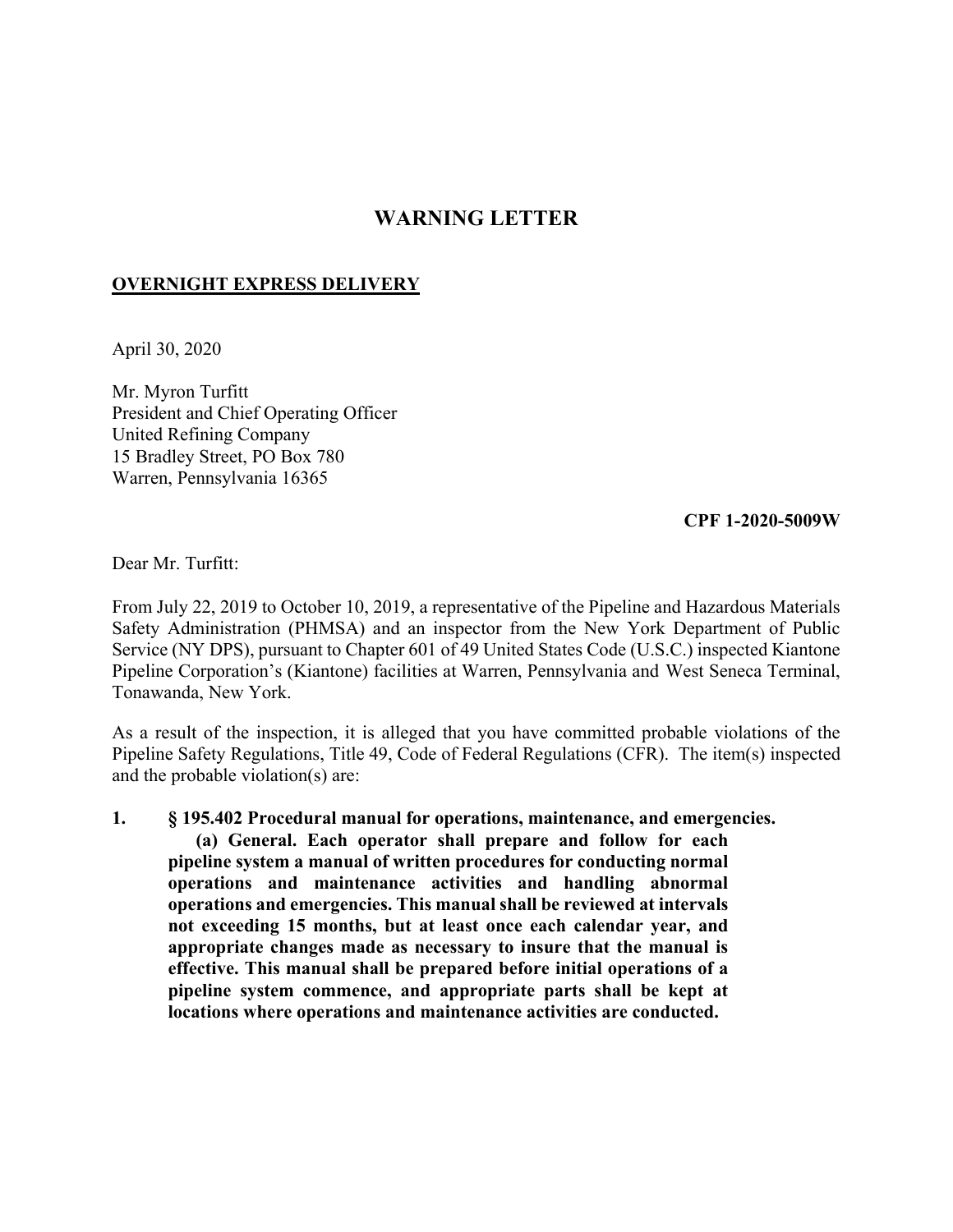Kiantone failed to follow for each pipeline system a manual of written procedures for conducting normal operations and maintenance activities and handling abnormal operations and emergencies. Specifically, Kiantone failed to follow its *Operations, Maintenance & Emergency Response Procedures Manual* (Manual) by not surface patrolling its pipeline right of way with overhanging vegetation growth that restricted aircraft view.

During the inspection, the NY DPS inspector reviewed Kiantone's Manual. The Manual stated in part:

## 13.2 CONTINUING SURVEILLANCE PROGRAM[Version 2012-0104]

… Kiantone Pipeline facilities are patrolled by aircraft when the weather is favorable. … Areas along the pipeline ROW with overhanging vegetation growth (i.e. trees or brush) that restrict view and can not be adequately patrolled by air are surfaced patrolled as needed. Aerial patrols pay particular attention to areas designated as HCAs.

During the field inspection, the NY DPS inspector observed right of way conditions on various locations along the pipeline between the West Seneca Terminal and the Gowanda Pump Station (near MLV 4, Genesee Rd, Jennings Rd, MLV 5, Allen Rd, and near the Gowanda Pump Station) that had overhanging vegetation growth restricting view by aircraft. Kiantone indicated that it exclusively conducted aerial right of way patrols by helicopter and plane. Kiantone stated that it was in the process of clearing the canopy for these right of ways for the first time since the pipeline was constructed in 1971.

Therefore, Kiantone failed to follow its Manual for conducting normal operations and maintenance activities and handling abnormal operations and emergencies.

## **2. § 195.412 Inspection of rights-of-way and crossings under navigable waters. (a) Each operator shall, at intervals not exceeding 3 weeks, but at least 26 times each calendar year, inspect the surface conditions on or adjacent to each pipeline right-of-way. Methods of inspection include walking, driving, flying or other appropriate means of traversing the right-of-way.**

Kiantone failed to, at intervals not exceeding 3 weeks, but at least 26 times each calendar year, inspect the surface conditions on or adjacent to each pipeline right of way.

During the inspection, the NY DPS inspector reviewed Kiantone's 2018 Annual Patrol Matrix records, which indicated that the right of way of its 12" crude pipeline was inspected for surface conditions on 10/22/18 and 11/23/18, which exceeded 3 weeks. Kiantone could not provide any other record of inspection of their pipeline right of way during this time.

Therefore, Kiantone failed to inspect the surface conditions on or adjacent to each pipeline right of way at intervals not exceeding 3 weeks.